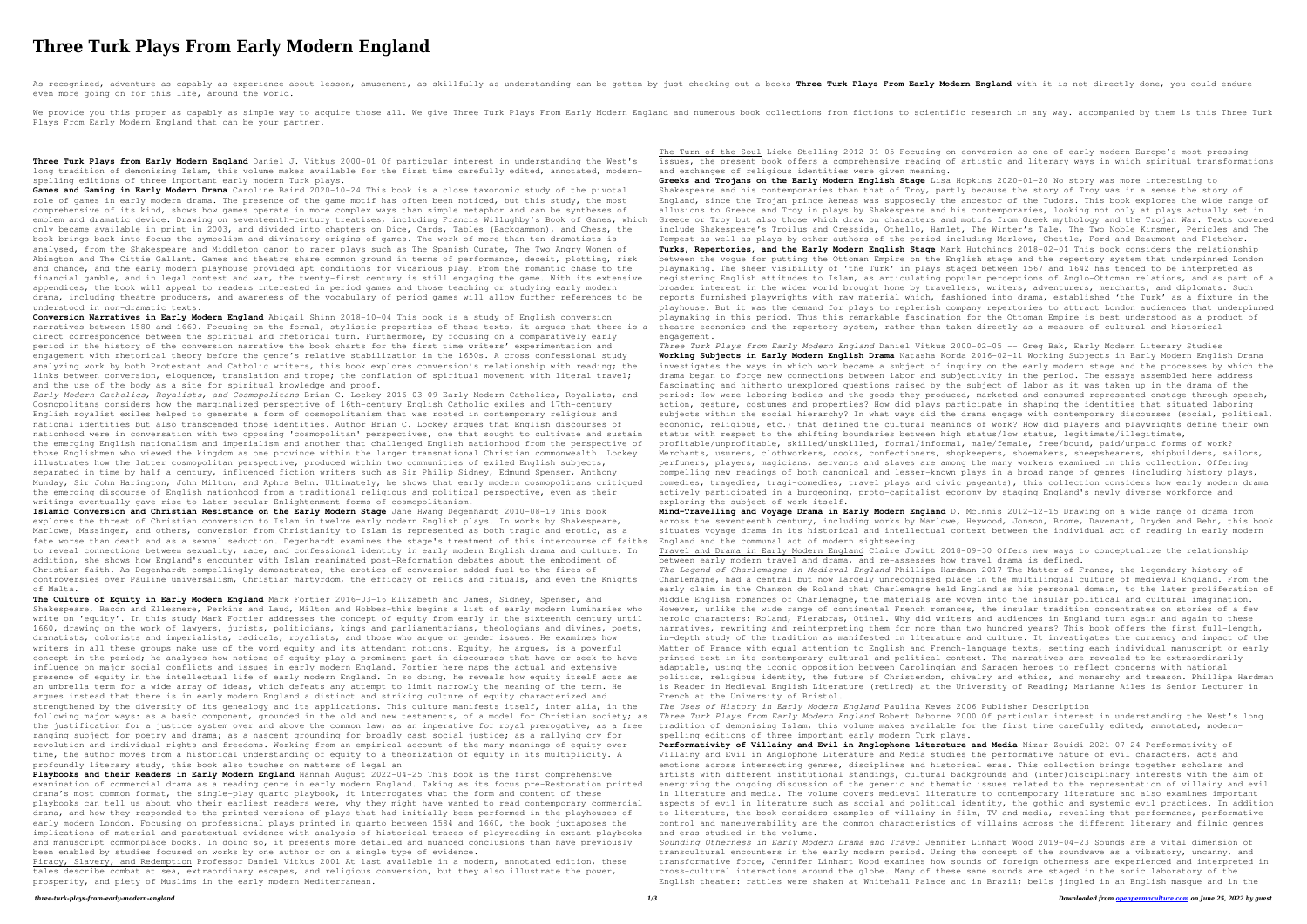New World; the Dallam organ resounded at Topkapı Palace in Istanbul and at King's College, Cambridge; and the drum thundered across India and throughout London theaters. This book offers a new way to conceptualize intercultural contact before 1642. Volume 19 reflects a variety of scholarly interests. The collection opens with two essay by arguing that sounds of otherness enmesh bodies and objects in assemblages formed by sonic events, calibrating foreign different aspects of John Webster and James Shirley - that further our understanding of attribution s otherness with the familiar self on the same frequency of vibration.

Shakespeare and Early Modern Religion David Loewenstein 2015-01-22 Written by an international team of literary scholars on Marston's Entertainment at Ashby - addresses performance history. Two further essays discuss issue and historians, this collaborative volume illuminates the diversity of early modern religious beliefs and practices in Shakespeare's England, and considers how religious culture is imaginatively reanimated in Shakespeare's plays. Fourteen new essays explore the creative ways Shakespeare engaged with the multifaceted dimensions of Protestantism, Catholicism, non-Christian religions including Judaism and Islam, and secular perspectives, considering plays such as Hamlet, Julius Caesar, King John, King Lear, Macbeth, Measure for Measure, A Midsummer Night's Dream and The Winter's Tale. The collection is of great interest to readers of Shakespeare studies, early modern literature, religious studies, and early modern history.

**Turning Turk** D. Vitkus 2003-11-17 Turning Turk looks at contact between the English and other cultures in the early modern Mediterranean, and analyzes the representation of that experience on the London stage. Vitkus's book demonstrates that the English encounter with exotic alterity, and the theatrical representations inspired by that encounter, helped to form the emergent identity of an English nation that was eagerly fantasizing about having an empire, but was still in the preliminary phase of its colonizing drive. Vitkus' research shows how plays about the multi-cultural Mediterranean participated in this process of identity formation, and how anxieties about religious conversion, foreign trade and miscegenation were crucial factors in the formation of that identity.

**New Directions in Early Modern English Drama** Aidan Norrie 2020-07-06 This collection examines some of the people, places, and plays at the edge of early modern English drama. Recent scholarship has begun to think more critically about the edge, particularly in relation to the canon and canonicity. This book demonstrates that the people and concepts long seen as on the edge of early modern English drama made vital contributions both within the fictive worlds of early modern plays, and without, in the real worlds of playmakers, theaters, and audiences. The book engages with topics such as child actors, alterity, sexuality, foreignness, and locality to acknowledge and extend the rich sense of playmaking and all its ancillary activities that have emerged over the last decade. The essays by a global team of scholars bring to life people and practices that flourished on the edge, manifesting their importance to both early modern audiences, and to current readers and performers.

*Early Modern Constructions of Europe* Florian Kläger 2016-02-12 Between the medieval conception of Christendom and the political visions of modernity, ideas of Europe underwent a transformative and catalytic period that saw a cultural process of renewed self-definition or self-Europeanization. The contributors to this volume address this process, analyzing how Europe was imagined between 1450 and 1750. By whom, in which contexts, and for what purposes was Europe made into a subject of discourse? Which forms did early modern 'Europes' take, and what functions did they serve? Essays examine the role of factors such as religion, history, space and geography, ethnicity and alterity, patronage and dynasty, migration and education, language, translation, and narration for the ways in which Europe turned into an 'imagined community.' The thematic range of the volume comprises early modern texts in Arabic, English, French, German, Greek, Italian, Latin, and Spanish, including plays, poems, and narrative fiction, as well as cartography, historiography, iconography, travelogues, periodicals, and political polemics. Literary negotiations in particular foreground the creative potential, versatility, and agency that inhere in the process of Europeanization, as well as a specifically early modern attitude towards the past and tradition emblematized in the poetics of the period. There is a clear continuity between the collection's approach to European identities and the focus of cultural and postcolonial studies on the constructed nature of collective identities at large: the chapters build on the insights produced by these fields over the past decades and apply them, from various angles, to a subject that has so far largely eluded critical attention. This volume examines what existing and well-established work on identity and alterity, hybridity and margins has to contribute to an understanding of the largely un-examined and under-theorized 'pre-formative' period of European identity.

*Early Modern Encounters with the Islamic East* Sabine Schülting 2016-04-29 An exploration of early modern encounters between Christian Europe and the (Islamic) East from the perspective of performance studies and performativity theories, this collection focuses on the ways in which these cultural contacts were acted out on the real and metaphorical stages of theatre, literature, music, diplomacy and travel. The volume responds to the theatricalization of early modern politics, to contemporary anxieties about the tension between religious performance and belief, to the circulation of material objects in intercultural relations, and the eminent role of theatre and drama for the (re)imagination and negotiation of cultural difference. Contributors examine early modern encounters with and in the East using an innovative combination of literary and cultural theories. They stress the contingent nature of these contacts and demonstrate that they can be read as moments of potentiality in which the future of political and economic relations as well as the players' cultural, religious and gender identities - are at stake.

*Women and Islam in Early Modern English Literature* Bernadette Andrea 2008-01-17 In this innovative study, Bernadette Andrea focuses on the contributions of women and their writings in the early modern cultural encounters between England and the Islamic world. She examines previously neglected material, such as the diplomatic correspondence between Queen Elizabeth I and the Ottoman Queen Mother Safiye at the end of the sixteenth century, and resituates canonical accounts, including Lady Mary Wortley Montagu's travelogue of the Ottoman empire at the beginning of the eighteenth century. Her study advances our understanding of how women negotiated conflicting discourses of gender, orientalism, and imperialism at a time when the Ottoman empire was hugely powerful and England was still a marginal nation with limited global influence. This book is a significant contribution to critical and theoretical debates in literary and cultural, postcolonial, women's, and Middle Eastern studies.

*Constructions of Female Homoeroticism in Early Modern Drama* D. Walen 2005-09-16 This book explores representations of love and desire between female characters in nearly seventy plays written between 1580 and 1660. The work argues that playwrights of late sixteenth- and early seventeenth-century England recognized and constructed richly diverse tropes of female homoerotic desire. Writers place female characters in erotic situations with other female characters in playful scenarios of mistaken identity, in anxious moments of amorous intrigue, in predatory situations and in enthusiastic, utopian representations of romantic love. These plays indicate an awareness of female homoeroticism in early modern England and belie statements that literary evidence of homosexuality was concerned primarily with men.

**Gathering Force: Early Modern British Literature in Transition, 1557–1623:** Kristen Poole 2019-01-17 During the sixteenth and early seventeenth centuries, England grew from a marginal to a major European power, established overseas settlements, and negotiated the Protestant Reformation. The population burgeoned and became increasingly urban. England also saw the meteoric rise of commercial theatre in London, the creation of a vigorous market for printed texts, and the emergence of writing as a viable profession. Literacy rates exploded, and an increasingly diverse audience encountered a profusion of new textual forms. Media, and literary culture, transformed on a scale that would not happen again until television and the Internet. The twenty innovative contributions in Gathering Force: Early Modern Literature in Transition, 1557–1623 trace ways that five different genres both spurred and responded to change. Chapters explore different facets of lyric poetry, romance, commercial drama, masques and pageants, and non-narrative prose. Exciting and about England's relationship to its violent cultural inheritance. She demonstrates how writers recons accessible, this volume illuminates the dynamic relationships among the period's social, political, and literary transformations.

*Literature, Belief and Knowledge in Early Modern England* Subha Mukherji 2018-05-17 The primary aim of Knowing Faith is to uncover the intervention of literary texts and approaches in a wider conversation about religious knowledge: why we need it, how to get there, where to stop, and how to recognise it once it has been attained. Its relative freedom from specialised disciplinary investments allows a literary lens to bring into focus the relatively elusive strands of thinking about belief, knowledge and salvation, probing the particulars of affect implicit in the generalities of doctrine. The essays in this volume collectively probe the dynamic between literary form, religious faith and the process, psychology and ethics of knowing in early modern England. Addressing both the poetics of theological texts and literary treatments of theological matter, they stretch from the Reformation to the early Enlightenment, and cover a variety of themes ranging across religious hermeneutics, rhetoric and controversy, the role of the senses, and the entanglement of justice, ethics and practical theology. The book should appeal to scholars of early modern literature and culture, theologians and historians of religion, and general readers with a broad interest in Renaissance cultures of knowing.

both hemispheres as well as substantial reviews of books and essays dealing with medieval and early modern English drama on the ownership of the Bell Savage Playhouse - showcases MaRDiE's ongoing interest in early playhouses, while another costuming. Issues of actual identity are raised in an essay concerning John Lyly's biography, while two other authors probe the complex connections between drama and economics. William Rowley's All Lost by Lust becomes the centerpiece for a reassessment of rape tragedy. S. P. Cerasano is the Edgar W. B. Fairchild Professor of Literature at Colgate

*Early Modern England and Islamic Worlds* L. McJannet 2011-08-29 The essays in this book analyze a range of genres and considers geographical areas beyond the Ottoman Empire to deepen our post-Saidian understanding of the complexity of real and imagined "traffic" between England and the "Islamic worlds" it encountered and constructed. **Fictions of Consent** Urvashi Chakravarty 2022-03-04 In Fictions of Consent Urvashi Chakravarty excavates the ideologies

of slavery that took root in early modern England in the period that preceded the development of an organized trade in enslaved persons. Despite the persistent fiction that England was innocent of racialized slavery, Chakravarty argues that we must hold early modern England—and its narratives of exceptional and essential freedom—to account for the frameworks of slavery that it paradoxically but strategically engendered. Slavery was not a foreign or faraway phenomenon, she demonstrates; rather, the ideologies of slavery were seeded in the quotidian spaces of English life and in the everyday contexts of England's service society, from the family to the household, in the theater and, especially, the grammar school classroom, where the legacies of classical slavery and race were inherited and negotiated. The English conscripted the Roman freedman's figurative "stain of slavery" to register an immutable sign of bondage and to secure slavery to epidermal difference, even as early modern frameworks of "volitional service" provided the strategies for later fictions of "happy slavery" in the Atlantic world. Early modern texts presage the heritability of slavery in early America, reveal the embeddedness of slavery within the family, and illuminate the ways in which bloodlines of descent underwrite the racialized futures of enslavement. Fictions of Consent intervenes in a number of areas including early modern literary and cultural studies, premodern critical race studies, the reception of classical antiquity, and the histories of law, education, and labor to uncover the conceptual genealogies of slavery and servitude and to reveal the everyday sites where the foundations of racialized slavery were laid. Although early modern England claimed to have "too pure an Air for Slaves to breathe in," Chakravarty reveals slavery was a quintessentially English phenomenon. Turning Turk D. Vitkus 2016-04-30 Turning Turk looks at contact between the English and other cultures in the early modern Mediterranean, and analyzes the representation of that experience on the London stage. Vitkus's book demonstrates that the English encounter with exotic alterity, and the theatrical representations inspired by that encounter, helped to form the emergent identity of an English nation that was eagerly fantasizing about having an empire, but was still in the preliminary phase of its colonizing drive. Vitkus' research shows how plays about the multi-cultural Mediterranean participated in this process of identity formation, and how anxieties about religious conversion, foreign trade and miscegenation were crucial factors in the formation of that identity.

**Medieval and Renaissance Drama in England** S. P. Cerasano 2006-10 Medieval and Renaissance Drama in England is an international volume published annually. Each volume contains essays and studies by critics and cultural historians from of hegemony and domination.

**Imagined, Embodied and Actual Turks in Early Modern Europe** Bent Holm 2021-07-23 The confrontation between European countries and the expanding Ottoman Empire in the early modern era has played a major role in numerous fields of history. The aim of this book is to investigate the European-Ottoman interrelations from three angles. One deals with the circumstances: How did the Europeans meet the Turks in pragmatic and diplomatic connections? Another concerns imagery: how were the Turks depicted in literature and art? The third examines performativity: how were the Turks inserted into plays, operas and ceremonies? This book confronts mental, visual and embodied images with historical positions and conditions. The focus, therefore, is on the dynamic interactive processes of experience, embodiment and imagination in context. Bringing together Turkish and European scholars, it applies a number of research strategies used by historians to the history of art, literature, music and theatre. Contributions by Pál Ács | Robert Born | Asli Çirakman | Anne Duprat | Kate Fleet | Bent Holm | Marcus Keller | Maria Pia Pedani | Mogens Pelt | Mikael Bøgh Rasmussen | Günsel Renda | Pia Schwarz Lausten | Charlotte Colding Smith | Suna Suner | Dirk Van Waelderen

**The Mysterious and the Foreign in Early Modern England** Helen Ostovich 2008-01 "The essays collected in this volume explore many of the most interesting, and some of the more surprising, reactions of English people in the early modern period to their encounters with the mysterious and the foreign. In this period the small and peripheral nation of English speakers first explored the distant world from the Arctic, to the tropics of the Americas, to the exotic East, and snowy wastes of Russia, recording its impressions and adventures in an equally wide variety of literary genres. Nearer home, fresh encounters with the mysterious world of the Ottoman Empire and the lure of the Holy Land, and, of course, with the evocative wonders of Italy, provide equally rich accounts for the consumption of a reading and theatergoing public. This growing public proved to be, in some cases, naive and gullible, in others urbanely sophisticated in its reactions to "otherness," or frankly incredulous of travelers' tales."--BOOK JACKET. **Memories of War in Early Modern England** Susan Harlan 2016-09-23 This book examines literary depictions of the construction and destruction of the armored male body in combat in relation to early modern English understandings of the past. Bringing together the fields of material culture and militarism, Susan Harlan argues that the notion of "spoiling" – or the sanctioned theft of the arms and armor of the vanquished in battle – provides a way of thinking of antiquity and the Middle Ages in an imagined military struggle between male bodies. An analysis of scenes of arming and disarming across texts by Christopher Marlowe and William Shakespeare and tributes to Sir Philip Sidney reveals a

pervasive militant nostalgia: a cultural fascination with moribund models and technologies of war. Readers will not only

gain a better understanding of humanism but also a new way of thinking about violence and cultural production in Renaissance England. **Transnational Exchange in Early Modern Theater** Eric Nicholson 2016-09-17 Emphasizing a performative and stage-centered approach, this book considers early modern European theater as an international phenomenon. Early modern theater was remarkable both in the ways that it represented material and symbolic exchanges across political, linguistic, and cultural borders (both "national" and "regional") but also in the ways that it enacted them. Contributors study various modalities of exchange, including the material and causal influence of one theater upon another, as in the case of actors traveling beyond their own regional boundaries; generalized and systemic influence, such as the diffused effect of Italian comedy on English drama; the transmission of theoretical and ethical ideas about the theater by humanist vehicles; the implicit dialogue and exchange generated by actors playing "foreign" roles; and polyglot linguistic resonances that evoke circum-Mediterranean "cultural geographies." In analyzing theater as a medium of dialogic communication, the volume emphasizes cultural relationships of exchange and reciprocity more than unilateral encounters